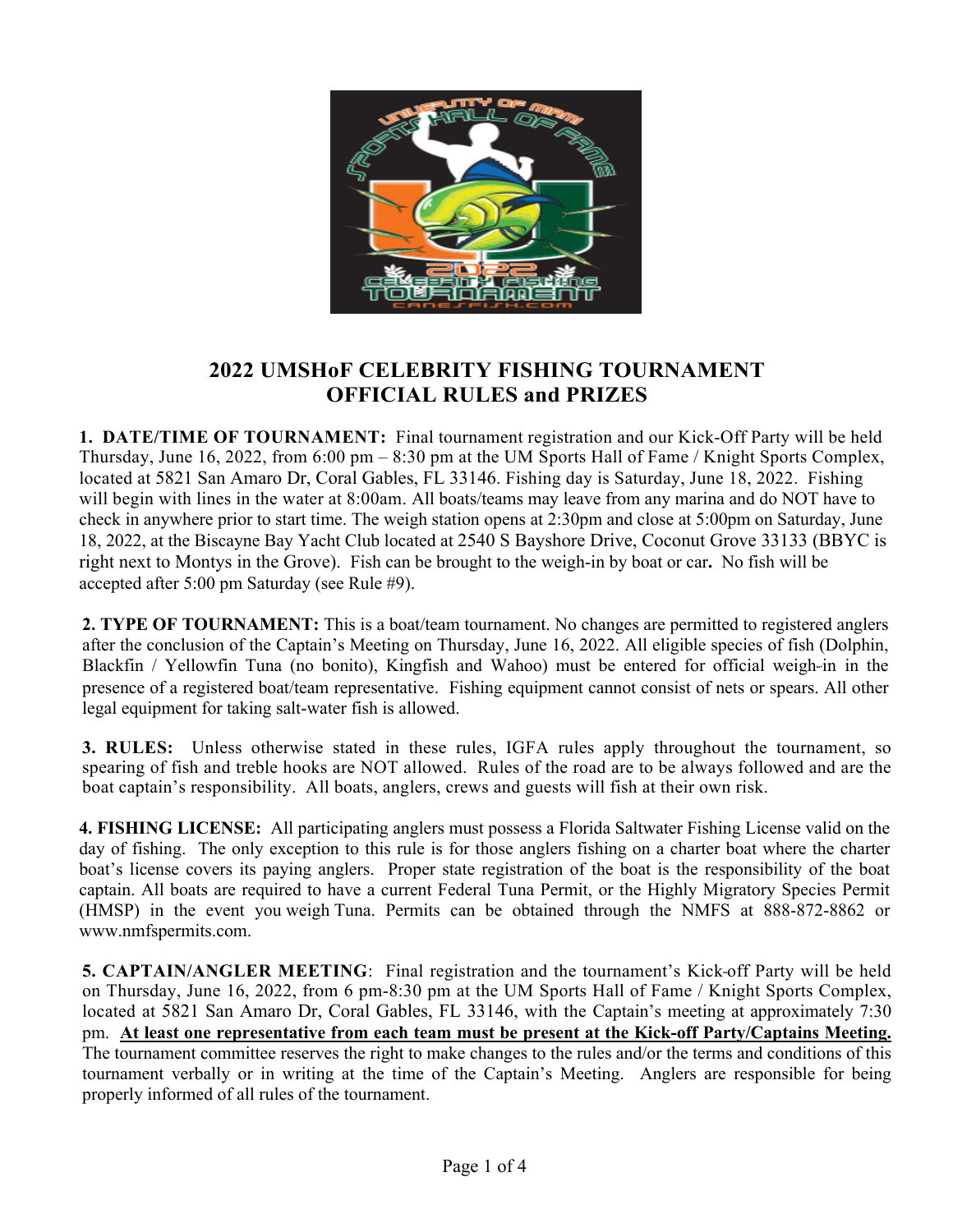**6. BOUNDARIES:** All fishing must be done in US waters only; TEAMS MAY NOT ENTER BAHAMIAN WATERS.

**7. ELIGIBLE FISH**: Dolphin, Tuna, Kingfish and Wahoo are the only species of fish eligible for prizes. All eligible fish must be presented for weigh-in at the certified scales at the official weigh-in locations in the presence of the fishing team entering them. All fish must be in fresh, edible condition and caught that tournament day. Minimum acceptable fish weight of 10 pounds is required for weigh-in entry in the tournament. Any fish may be examined by any means necessary. Fish may be delivered to the weigh station by boat or car. All tournament winners may be subject to a polygraph test. No mutilated fish (based on the tournament committee's opinion) will be accepted. The tournament committee and its director urge all participating anglers to release those fish not to be entered into the tournament. The release of fish should be in keeping with the best conservation methods to ensure continued life.

**8. BILLFISH:** Billfish are not eligible for entry into the tournament and should be released unharmed. Any angler bringing a billfish to the weigh station shall forfeit any claim he/she may have to tournament prizes.

**9. WEIGH IN:** The weigh station opens at 2:30pm and closes at 5:00 pm Saturday, June 18 at the Biscayne Bay Yacht Club located at 2540 S Bayshore Drive, Coconut Grove 33133 (BBYC is right next to Montys in the Grove). No fish will be accepted after 5:00pm Saturday. If due to time constraints the weigh-in is not completed by 5:00 pm, an angler must be standing in line and acknowledged by either the weigh master or a judge prior to 5:00 pm in order to have a fish weighed. Any fish brought to the scale after the close of the weigh-in will not be eligible for a prize.

**10. JUNIOR DIVISION:** Any angler 16 years of age and under may fish in the Junior Division. Junior anglers will still be eligible for all other awards. Entry in the Junior Division is voluntary and must be declared on the entry form to entitle the angler to win Junior Division awards. An adult registered angler must accompany junior anglers.

**11. AWARDS:** Prizes will be awarded for 1st Place Aggregate Weight of 3 Dolphin, 2nd Place Aggregate Weight of 3 Dolphin, 3rd Place Aggregate Weight of 3 Dolphin, 4th Place Aggregate Weight of 3 Dolphin, and 5th Place Aggregate Weight of 3 Dolphin, Heaviest Single Dolphin-Fishing Team, Heaviest Single Dolphin-Junior Angler and Heaviest Single Dolphin-Female Angler. The "King of Fish" prize will be awarded for the heaviest single fish overall of the other eligible species (Tuna, Kingfish and Wahoo). The judges have full discretion to disqualify any fish believed not to meet the rules of this tournament. All decisions made by the judges as to eligibility of a fish for weigh-in is final. The judge has the right to inspect and mark all fish presented for weigh-in and inspection may be done by any means necessary. Any protest concerning conduct or rules violation must be filed in writing with the tournament judges prior to the close of weigh-in. All decisions of the judges on rules questions are final. In the event of a tie in weight, the winner will be determined by the earliest weigh-in time.

**12. OPTIONAL ADDED VALUE CATEGORIES:** The tournament will offer two (2) additional optional added value categories for registered boats. All tournament rules apply. Fees to enter these optional categories are on a per-boat/team basis and are in addition to the tournament boat entry fees. Participating boats must register for the optional added value categories of their choice at or before tournament registration. Fifteen percent (15%) of the gross entry fee in each category will be donated to the University of Miami Sports Hall of Fame. The remaining eighty-five percent (85%) will be awarded and divided in each category as described in Rules #13 and 14 below. Actual cash prize amounts of each category are dependent on the number of boats entering that category. All prizes will be paid by check at the awards presentation.

**13. BUCKET OF BUCKS**: The Bucket of Bucks optional added value category entry fee is \$250 per boat. Payment for the "Bucket of Bucks" will be distributed for first, second and third places on a fifty percent (50%),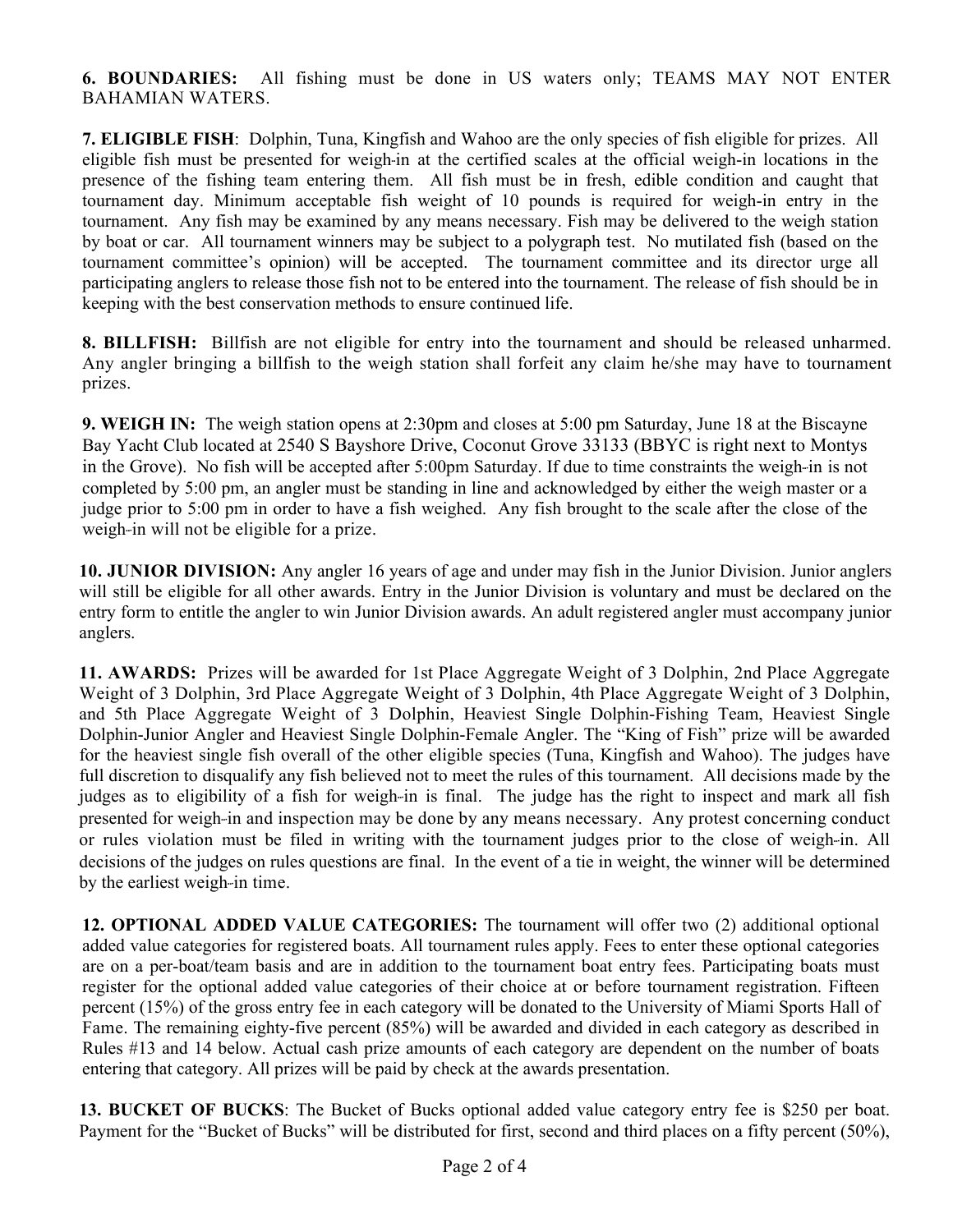thirty percent (30%) and twenty percent (20%) basis, respectively. The heaviest single Dolphin caught during the fishing day will determine the winners. No other species will be eligible. A ten-pound minimum weight will be in effect. The judges have the same discretion to disqualify any Dolphin that falls outside of the rules listed above. **This competition is completely voluntary and only those boats that have paid the \$250.00 by 7:30pm on Thursday, June 16th, are eligible to win the prize.** 

**14. MASTER OF THE OCEAN:** The Master of the Ocean optional added value category entry fee is \$450 per boat. The award for the "Master of the Ocean" will be distributed on a Winner-Take-All basis. The winner will be determined by the heaviest combination of eligible fish weighed (Dolphin, Tuna, Kingfish and Wahoo). A ten-pound minimum weight will be in effect for all eligible species. No more than three (3) of each eligible fish species per boat (a maximum of 12 fish) will count toward the total weight. **This competition is completely voluntary and only those boats that have paid the \$450.00 by 7:30pm on Thursday, June 16th, are eligible to win the prize.** 

**15. WEATHER CONDITIONS:** In the event of unsafe weather conditions, the tournament committee may choose to postpone the tournament or cancel the tournament; however, there will be no refunds of entry fees. Any portion of the day's fishing will constitute the tournament. Captains are ultimately responsible for their crew, anglers and guests and should make the decision as to safe sea conditions for their team.

**16. RELEASE OF LIABILITY**: Hold Harmless: All registered anglers, celebrities and non-registered occupants of their boats enter and participate in this University of Miami Sports Hall of Fame Celebrity Fishing Tournament voluntarily and at their own risk. In consideration for the University of Miami Sports Hall of Fame's acceptance of his or her entry, each registered angler, celebrity and participant for his or her heirs, executors, and administrators, agrees to release, hold harmless and indemnify the University of Miami Sports Hall of Fame, its officers, managers, directors, agents, polygraph examiners, sponsors, donors, the city and county where the event is held, and all other persons connected directly or indirectly with the operation of the tournament, from and against any and all liabilities, claims, actions, damages, costs, fees or expenses which he or she may have against any above-described party, or which his or her captains, crew members, celebrities, family members, companions or non-registered occupants of their boat may have, arising out of or in any way connected with his or her participation in this Tournament, including any injury or death suffered by any registered angler, boat captains, crew members, family members, celebrities, companions or other occupants of any boat, and including any damage to vessels and equipment, which occurs during or in conjunction with the event. Each registered angler understands and agrees that this release specifically includes and waives any claims based on libel, slander, negligence, action or inaction of any above-named party. Each registered angler further understands and agrees that this release specifically includes and waives any claims arising from the University of Miami Sports Hall of Fame's use of any photographs and from the University of Miami Sports Hall of Fame's administration of or interpretation of any polygraph. By entering the Tournament and being a registered angler, mate, captain, celebrity or volunteer participant, you agree to follow the Tournament Rules and that the University of Miami Sports Hall of Fame and/or its sponsors may use, without payment or restriction, any photographs, including video, in which he or she appears for any purpose whatsoever, including but not limited to resale, advertising, commercial or promotional material. All anglers, celebrities, captains and crew will be required to sign a "RELEASE FORM" prior to participation